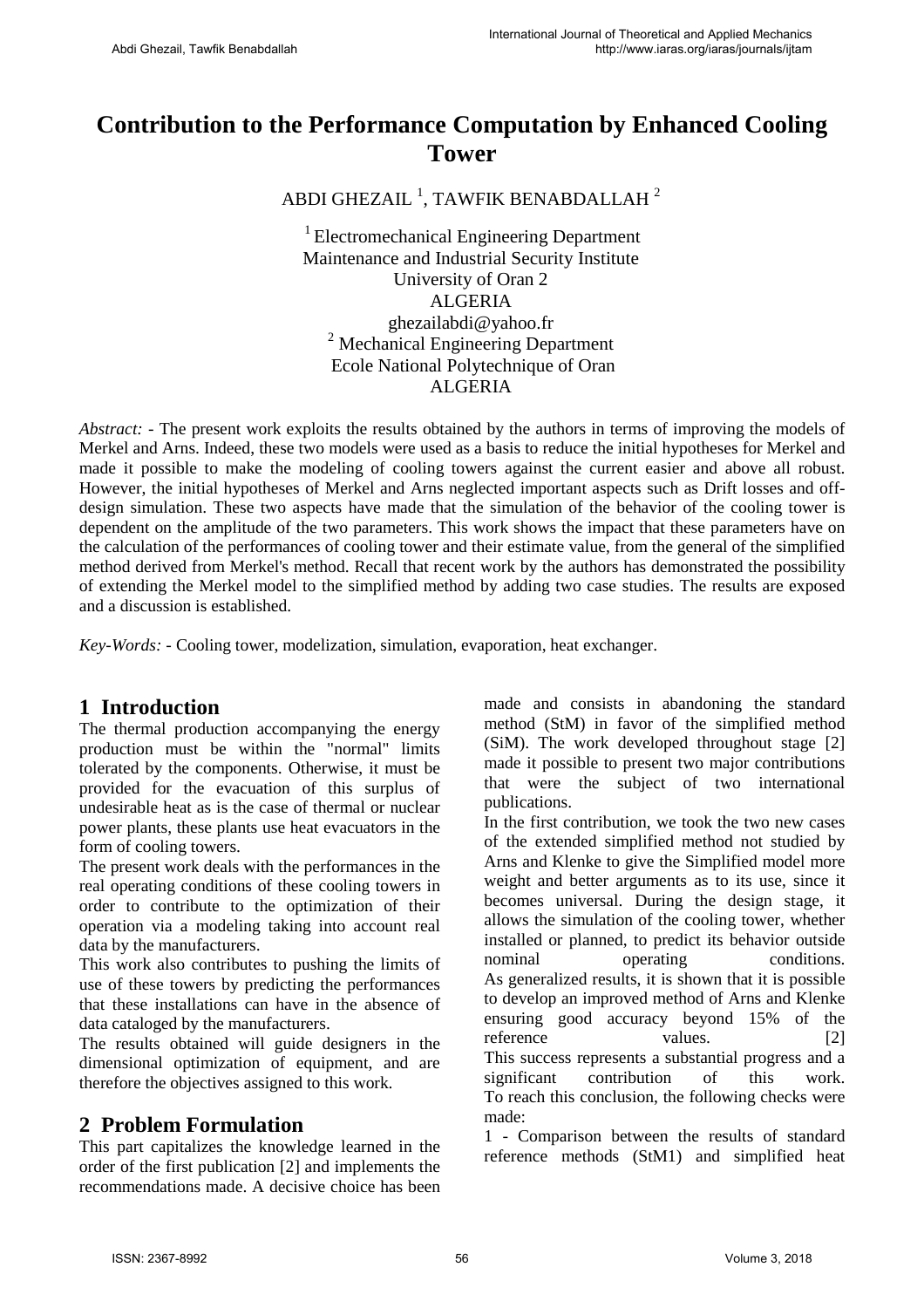removed from water Qload versus air mass flow rate M ̇a [2]

2 - Comparison between the results of standard and simplified methods of heat removed from water Qload versus water mass flow rate M ̇w [2]

3 - Comparison between the results of the standard and simplified methods of the heat removed from the water Qload versus inlet air wet- bulb temperature Twbsu [2].

These checks resulted in a coincidence within acceptable limits to simulate the behavior of cooling towers beyond nominal values (up to 15%).

In this work, we continued to work on the new formulation of the simplified model proposed in [2] in order to estimate the performance of open cooling towers against the current for operating conditions different from those delivered by the manufacturers' catalogs. twex outlet water temperature, Qfan required fan power, EFFA air side effectiveness, EFFA water side effectiveness.

The numerical results were successfully compared with those obtained by the standard method.

Let's remember that:

In the simplified method, only one case was considered by Arns and Klenke: Case 2 and Case 3 were added. [2]

- Case 1: we determine the outlet water temperature knowing the water and air mass flow rates .

- Case 2: the outlet water temperature, air mass flow rate knowing the temperature of the inlet water and the water mass flow rate.

- Case 3: the outlet water temperature, water mass flow rate knowing the inlet water temperature and the air mass flow rate.



Fig.1. programming by Simulation blocks.

As in [2], we have taken the case 1 of the Merkel method as a reference to validate the results obtained because it reproduces very well the data of the manufacturers' documents according to HVAC, this contribution assumes, as hypothesis, that the case 1 is correctly simulated is its results obtained are consistent with those obtained by the builders The 13 parameters of Case 1 are the operating parameters of the cooling tower and describe a characteristic state of its performance.

| The 13 parameters of STM |                                         |                                                     |  |  |
|--------------------------|-----------------------------------------|-----------------------------------------------------|--|--|
| $N^{\circ}$              | Names of variables                      | Reference Value                                     |  |  |
| 1                        | Air mass flow rate                      | $2.5 \text{ m}^3/\text{s} = 2.98$<br>$k_{\rm g}/s$  |  |  |
| $\overline{c}$           | Water mass flow rate                    | 6.38 E-3 m <sup>3</sup> /s =<br>6.37 $k_{\rm g}$ /s |  |  |
| 3                        | Inlet wet-bulb temperature              | $17^{\circ}$ C                                      |  |  |
| $\overline{4}$           | Inlet water temperature                 | 35.7 °C                                             |  |  |
| 5                        | Heat removed from water                 | 188.1KW                                             |  |  |
| 6                        | Outlet water temperature                | $28.6^{\circ}$ C                                    |  |  |
| 7                        | Required fan power                      | 2.2 KW                                              |  |  |
| 8                        | [water / air] mass flow<br>ratio        | 2.134                                               |  |  |
| 9                        | Water side effectiveness                | 0.378                                               |  |  |
| 10                       | Air side effectiveness                  | 0.622                                               |  |  |
| 11                       | Number of transfer Units                | 2.001                                               |  |  |
| 12                       | Effectiveness relating to<br><b>NTU</b> | 0.477                                               |  |  |
| 13                       | Approximated<br>Effectiveness           | 0.549                                               |  |  |

Table 1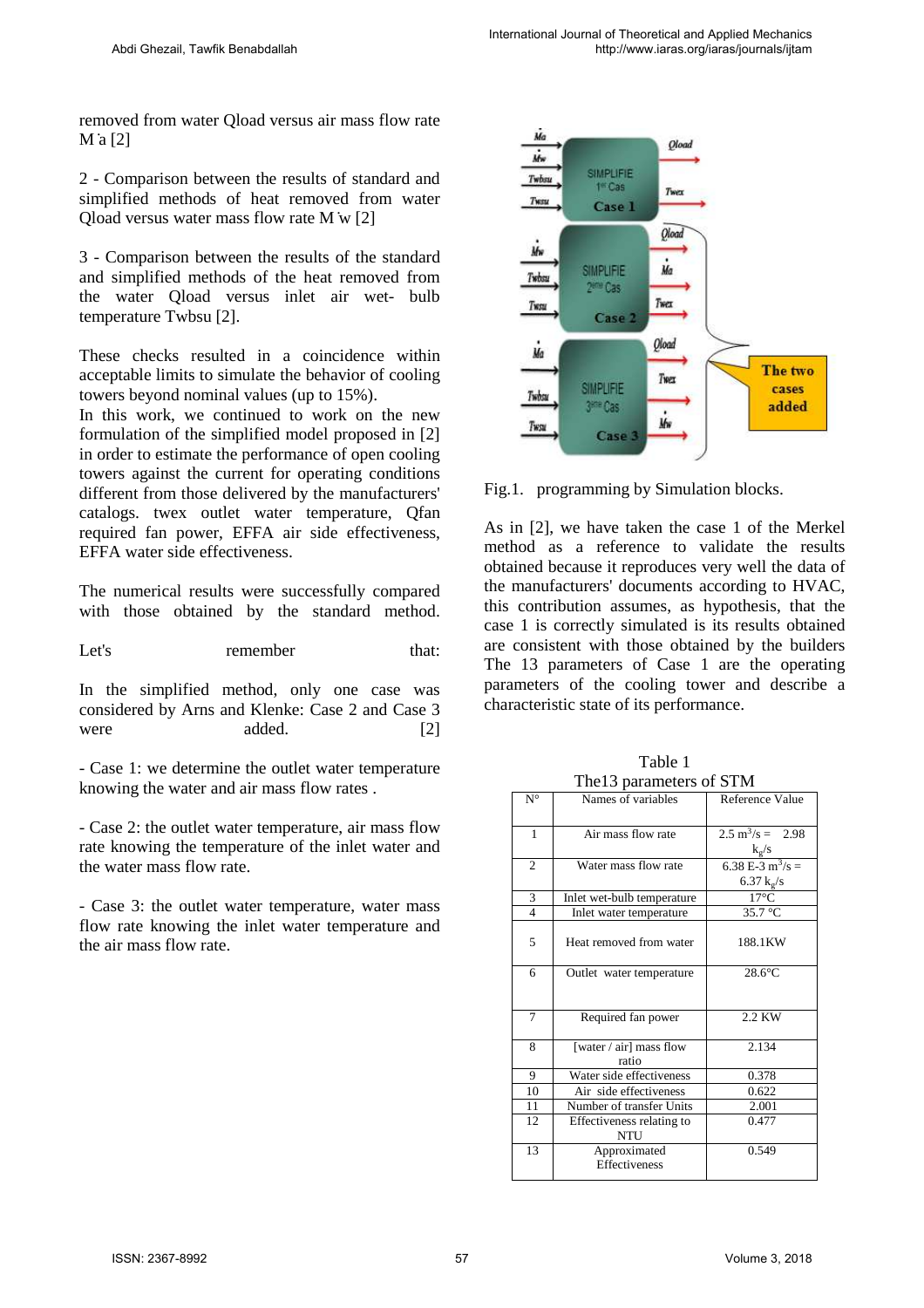In fact, the difference between cases 1, 2 and 3 resides, therefore, in the inputs and outputs available for carrying out the simulation (see Fig.1). [4]

Case1 of the simplified method: in this case the inputs are 1, 2, 3,4 and the outputs are 1,5,6,7,8,9,10 (see tab1)

Cas2 of the simplified method: in this case the inputs are 2, 3,4 and the outputs are 1,5,6,7,8,9,10 (see tab1)

Case 3 of the simplified method: in this case the inputs are 1, 3,4 and the outputs are 2,5,6,7,8,9,10 (see tab1)

Reference [4], we find as results that the values obtained in output are very close to the values taken as reference.

The methodology adopted to determine the values of the parameters in Table 2: we used all the ranges of values of the different outputs and inputs for the outlet water temperature, the required fan power, the water side efficiency and the air side efficiency and observe the results obtained and trends.

| <b>Situation</b>             | Standard<br>method | simplified<br>method | observ<br>ation                |  |  |
|------------------------------|--------------------|----------------------|--------------------------------|--|--|
|                              |                    |                      |                                |  |  |
|                              | Reference case     |                      |                                |  |  |
|                              | 1                  |                      |                                |  |  |
| Qload                        |                    |                      |                                |  |  |
| $1-Qload = f(Va)$            | $(+)$              | $(+)$                | Référence<br>$\lceil 2 \rceil$ |  |  |
| $2$ -Qload = f( $\dot{V}w$ ) |                    | $(-)$                | Référence<br>$\lceil 2 \rceil$ |  |  |
| $3-Q$ load $=$               |                    | $(+)$                | Référence                      |  |  |
| f(Twsu)                      |                    |                      | $[2]$                          |  |  |
| <b>Twex</b>                  |                    |                      |                                |  |  |
| $3$ -Twex =                  |                    | $(+)$                | Fig.2                          |  |  |
| f(Twbsu)                     |                    |                      |                                |  |  |
| $4$ -Twex $=$                |                    | $(+)$                | Fig.3                          |  |  |
| f(Twsu)                      |                    |                      |                                |  |  |
| Qfan                         |                    |                      |                                |  |  |
| $1 - Q$ fan = f(Va)          |                    | $(+)$                | Fig.4                          |  |  |
| <b>EFFA</b>                  |                    |                      |                                |  |  |
| $3 -$                        |                    | $(+)$                | Fig.5                          |  |  |
| EFFA=f(Twbsu)                |                    |                      |                                |  |  |
| $\overline{\mathbf{A}}$      |                    | $^{(+)}$             | Fig.6                          |  |  |
| EFFA=f(Twsu)                 |                    |                      |                                |  |  |
| <b>EFFW</b>                  |                    |                      |                                |  |  |
| $3 -$                        |                    | $^{(+)}$             | Fig.7                          |  |  |
| EFFW=f(Twbsu)                |                    |                      |                                |  |  |
| $\overline{\mathbf{A}}$      |                    | $(+)$                | Fig.8                          |  |  |
| EFFW=f(Twsu)                 |                    |                      |                                |  |  |

Table 2 The situations adopted

# **3 Results Obtained**

For clarity, all the graphs obtained have been reported in the following:

### **3.1 The heat removed from water for situations 1,2,3 of reference [2]**

For the heat removed from water versus air mass flow rate, versus input air wet bulb temperature and versus inlet water temperature the method could be extended up to 15% beyond the operating value given by the nominal operating condition.

These checks resulted in a coincidence within acceptable limits to simulate the behavior of cooling towers beyond nominal values (up to 15%).

### **3.2 Outlet water temperature for 3, 4 situations will be shown below:**

#### **3.2.1 Situation 3:**



Fig.2. Comparing StM1 and SiM Case1/Case2 / Case3 results relating to the outlet water

temperature versus inlet air wet- bulb temperature

By comparing the standard reference StM1 with Case 1, 2 and Case3 of SiM, acceptable results are obtained.

The method can extended at 13% beyond the maximum nominal operating value.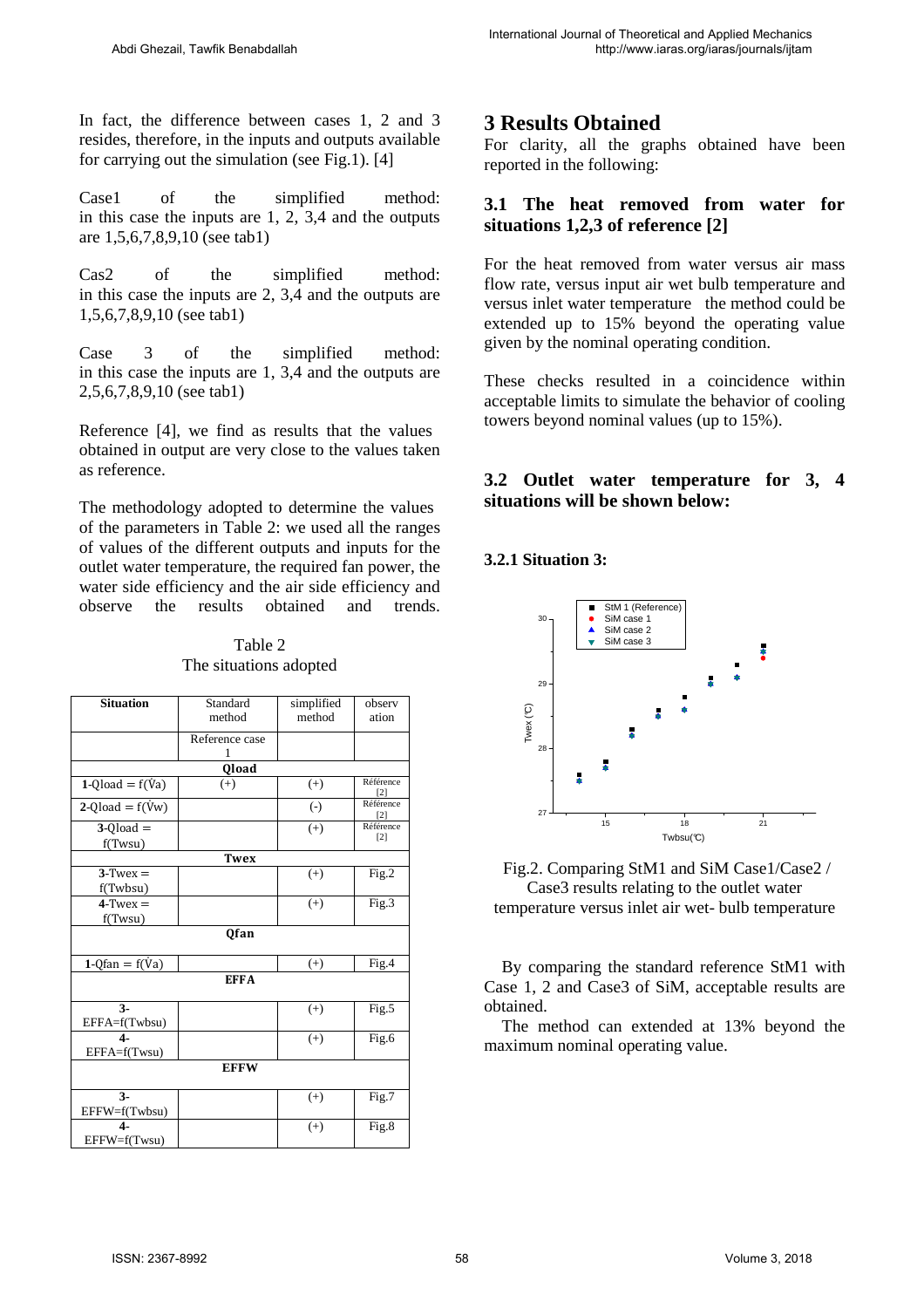#### **3.2.2 Situation 4:**





By comparing the standard reference StM1 with Case 1, 2 and Case 3 of the SiM, acceptable results are obtained , we could use the method to predict the outlet water temperature until 20% more than the maximal real value limit given manufacturer's data.

#### **3.3 The fan power required for situation 1 will be shown below:**

**3.3.1 Situation 1:** 



Fig.4. Comparing StM1 and SiM Case 3 results relating to the required fan power versus air mass flow rate

By comparing the standard reference StM1 with Case 3 of the SiM, acceptable results are obtained.

The developed method applies with 100% of the reference value of air mass flow rate in (figure 3).

### **3.4 The air side efficiency for situations 3, 4 will be shown below:**

#### **3.4.1 Situation 3:**





By comparing the standard reference StM1 with Case 1, Case 2 and Case 3 of the SiM, acceptable results are obtained under the following observation:

Situation 3 for air side effectiveness, both methods give acceptable results.

#### **3.4.2 Situation 4:**



Fig.6. Comparing StM1 and SiM Case1/Case2 / Case3 results relating to the air side effectiveness versus inlet water temperature

By comparing the standard reference StM1 with Case 1, Case 2 and Case 3 of the SiM, acceptable results are obtained under the following observation: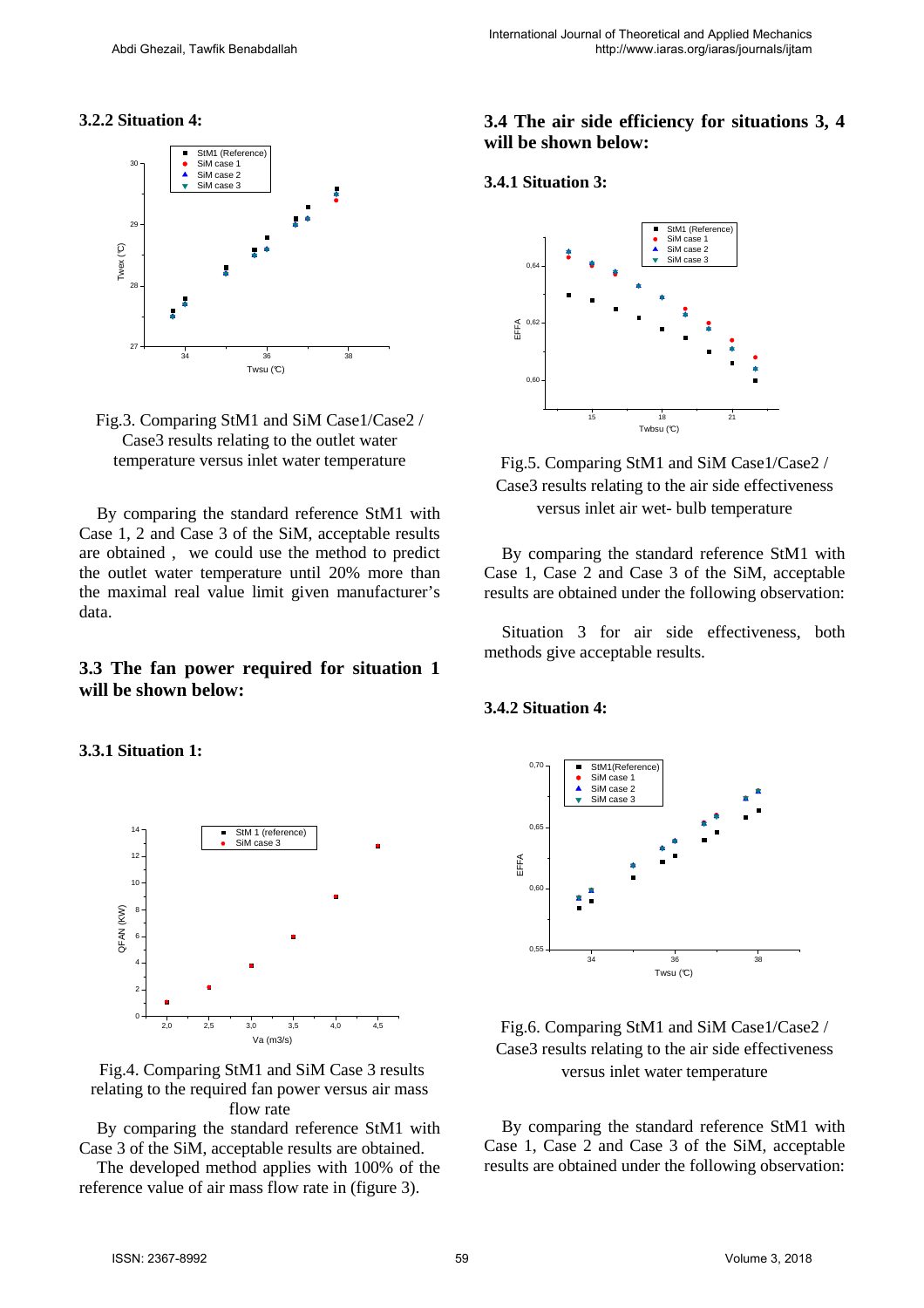Both methods give acceptable results. The considerable differences between the two methods are obvious.

### **3.5 The water side efficiency for situations 3, 4 will be shown below:**

**3.5.1 Situation 3:** 





By comparing the standard reference StM1 with Case 1, Case 2 and Case 3 of the SiM, acceptable results are obtained under the following observation:

Situation 3 for water side effectiveness, both methods give acceptable results.

#### **3.5.2 Situation 4:**



Fig.8. Comparing StM1 and SiM Case1/Case2 / Case3 results relating to the water side effectiveness versus inlet water temperature

By comparing the standard reference StM1 with Case 1, Case 2 and Case 3 of the SiM, acceptable results are obtained under the following observation:

Both methods must result in almost the same result, but the second gives more acceptable results. It is good to note that the three simplified cases are more stable and acceptable to near-calculate errors than those of the standard method.

## **4 Discussions of the Results**

The results obtained for the first case of the standard method and the simplified method, for an open counterflow cooling tower, and for a given design operating condition, are shown in the figures above.

We compared the first case of the standard method (reference case) against the first, second and third cases of the simplified method for the outlet water temperature, the required fan power, and the water and air side effectiveness.

It emerges that the two simulation cases (case 1, case 2 and case 3 of the simplified method) give stable and acceptable results in the Simplified method compared to the standard case1 taken as a reference.

However, a generalized observation is an important result of this work after the treatment of the seven graphs considered. The following results must be underlined: - For the water temperature versus air temperature wet- bulb temperature, the method could be extended to 13 percent beyond the operating value given by the nominal operating condition - For the water temperature versus inlet water temperature, the method could be extended to 20 percent beyond the operating value given by the nominal operating condition. - For the required fan power versus air mass flow rate, the method may be extended to 100 percent of the operating value given by the nominal operating condition.

The method gives acceptable results (the three simplified cases are more stable and acceptable to errors of calculation than those of the first one using the standard method).

As a generalized discussion result, we can readmit that the developed extended method ensures accuracy with acceptable results with reference values provided by the constructor at 20%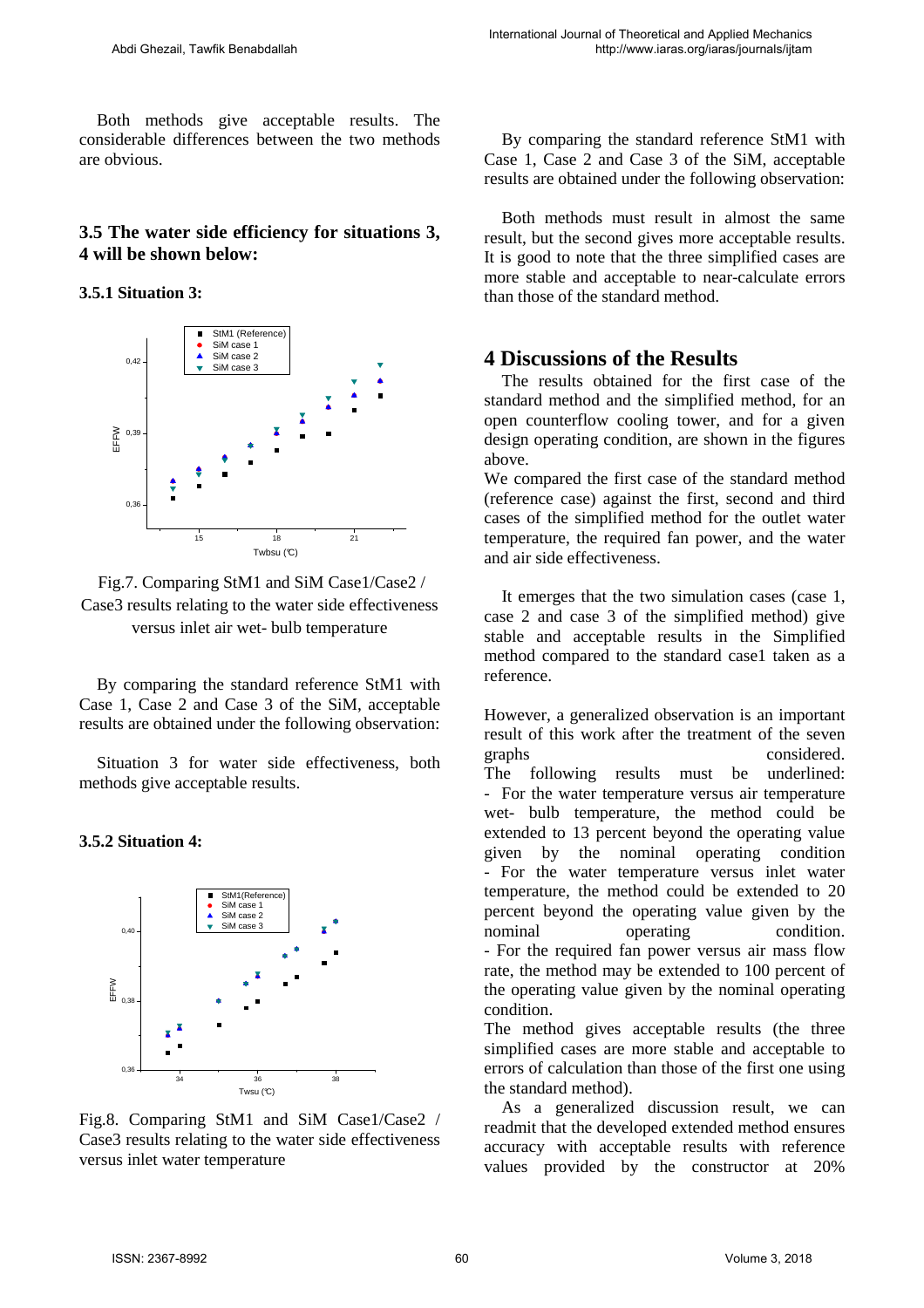(substitute the simplified method by the Standard method).

# **5 Conclusion**

The main objective of this work was to continue to contribute to Industrial Cooling System Models, in the case of open counterflow cooling tower.

This contribution is a logical conclusion of the preliminary studies carried out during the subsequent course. [4-5]

A modeling was carried out during this work and a calculation code substituting the standard method by the simplified method applied in order to estimate the performances of the operational cooling towers. We abandon the standard method in favor of the simplified method which considers that the tower is a simple heat exchanger.

This is the starting point for starting this work which was to continue the simulation. An improved method of Arns and Klenke has been developed ensuring good accuracy beyond 15% of the reference values .[2]

We are going further by increasing the extension of the simplified model, by studying the remaining benchmark performance, such as input water temperature, fan power required, air side and water side effectiveness of the Open counterflow cooling tower.

This attempt has succeeded and represents a substantial progress and a contribution of this work; it can be proposed that the developed extended method ensures good accuracy beyond 20% of the reference values.

This work reinforces the tendency to replace Merkel's method by the simplified method, and increases the performances of the simplified model

However, the results obtained encourage an approach to validate models with in-situ results.

#### *References:*

- [1] P.ARNEODO, V.GIARTO, A.MAZZA, *System simulation*, International Energy Agency, 1990,Annex 10.
- [2] G. ABDI, T. BENABDALLAH, New Extended Simulation Method at Out-Design Operating Conditions for Cooling Towers. *International*

*Review of Mechanical Engineering (I.RE.M.E.), Vol. 9, n. 1 , January 2015* 

- [3] T. BENABDALLAH , G. ABDI, Mohamed ait Hamadouche, New Enhanced Cooling Towers Models bu Implementation of Drift Losses Calculations. *International Review of Mechanical Engineering (I.RE.M.E.), Vol. 9, n. 3 May 2015*
- [4] Abdi Ghezail, *Contribution aux modèles derefroidissement Industriels, cas des tours de refroidissement,* mémoire de Doctorat (Phd thesis), Dept. Mecanique, Ecole NationalePolytechnique d'Oran (ENP D'Oran), Algeria, Nov 2015.
- [5] Abdi Ghezail, *Simulation du fonctionnement d'une tour de refroidissement par la méthode standard et simplifiée*, mémoire de magister(Master thesis), Dept. Mecanique, Ecole Nationale Polytechnique d'Oran (ENP D'Oran), Algeria, Juin 2011.
- [6] Ch. ARNS, *Zur Beurteilung von Prospekt-und Angebotsangaben ϋberkϋhltϋrme*, Kӓltetechnik-Klimatisierung, 10/1970, pp.335-339.
- [7] W. KLENKE, *Zur Einheitlichen Beurteilung und Berechnung von Gegenstrom und Kreuzstrom Kϋhltϋmen*, Kӓltetechnik-Klimatisierung, 10/1970, pp.322-330.
- [8] KERN, D.Q, Process Heat Transfer (Mc Graw Hill, New York, 1950, pp.563-623).
- [9] ASHARE, Refrigerating and Air Conditioning Engineers, *Handbook Fundamentals*, American Society of Heating, Atlanta,1981, pp. 3.1-3.16)
- [10] J.W. Sutherland, Analysis of Mechanical Draught Counterflow Air/Water cooling towers*, Journal of heat transfer*, Vol. 105, pp. 576-583, 1983.
- [11] R.L. Webb, A. Villacres, Algorithms for Performance Simulation of Cooling Towers, Evaporative Condensers and Fluid Coolers, (ASHARE Transactions, Vol. 90, Part 2, 1984)
- [12] R.L. Webb, A Unified theoretical treatment for Thermal Analysis of Cooling Towers, Evaporative Condensers, and Fluid Coolers, (ASHRAE Transactions, Vol. 90 , Part2, 1984)
- [13] H.C. Peitsman, U.J. Nicolas, *System simulation 'Liquid chilling system'*(TNO Institude of Applied Physics, April 19,1988)
- [14] Medardo Serna-Gonzalez, José M. Ponce-Ortega, Arturo Jiménez-Gutiérrez, MINLP optimization of mechanical draft counter flow wet-cooling tower, *Chemical Enginnering Research And Design* ,pp614-625, 88(2010).
- [15] Jean Lebrun, *Thermodynamique Appliquée* (Liège, Janvier 1989)